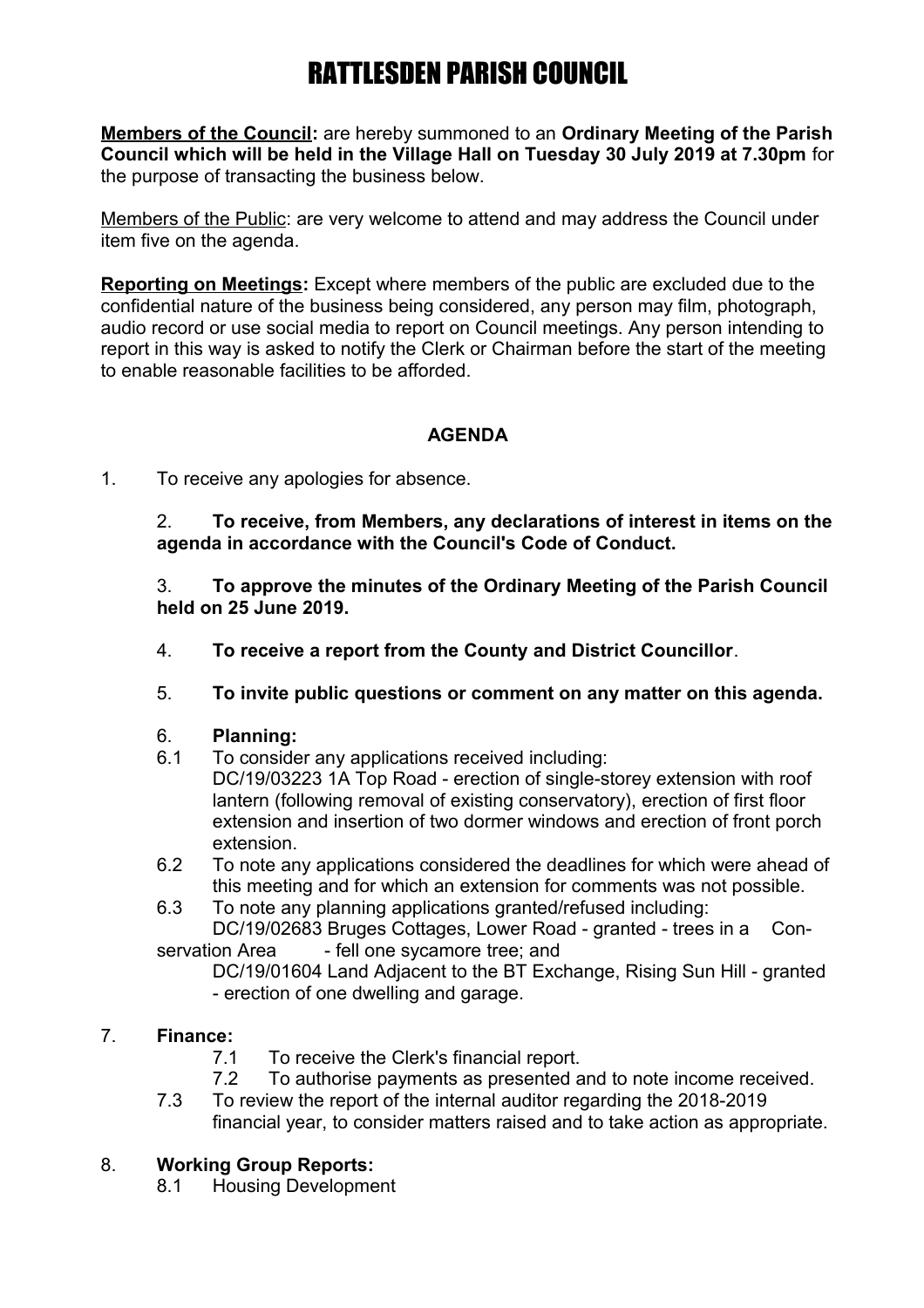8.2 Finance and Development

### 9. **Parish Council Composition:**

To consider any applications for co-option to the vacant position on the Council and to take action as appropriate.

### 10.**Suffolk Highways Self-Help Scheme:**

To note the implementation of the scheme and to consider any options for community self-help in Rattlesden.

### 11. **Asset Repairs:**

To review the potential costs of repairs and to take action as appropriate.

### 12. **Council Governance:**

- 12.1 To consider any new legislation, codes or regulatory issues and to take action as appropriate.
- 12.2 To determine if any Council decisions or actions impact upon its risk register, policies and/or internal controls.

### 13. **Correspondence:**

To consider the list of correspondence received and to take action as appropriate.

### 14. **Matters to be brought to the attention of the Council either for information or for inclusion on the agenda of a future Ordinary Meeting.**

#### 15. **Next Meeting:**

To note that the next Ordinary Meeting of the Parish Council is scheduled for Tuesday 24 September in the Village Hall beginning at 7.30pm.

Mece

Parish Clerk: Doug Reed, Proper Officer of the Council Address: Second Thoughts, Church Road, Elmswell IP30 9DY

| Tel:    | 07843850018             |
|---------|-------------------------|
| E-mail: | rattlesdenpc@live.co.uk |

Published: 23 July 2019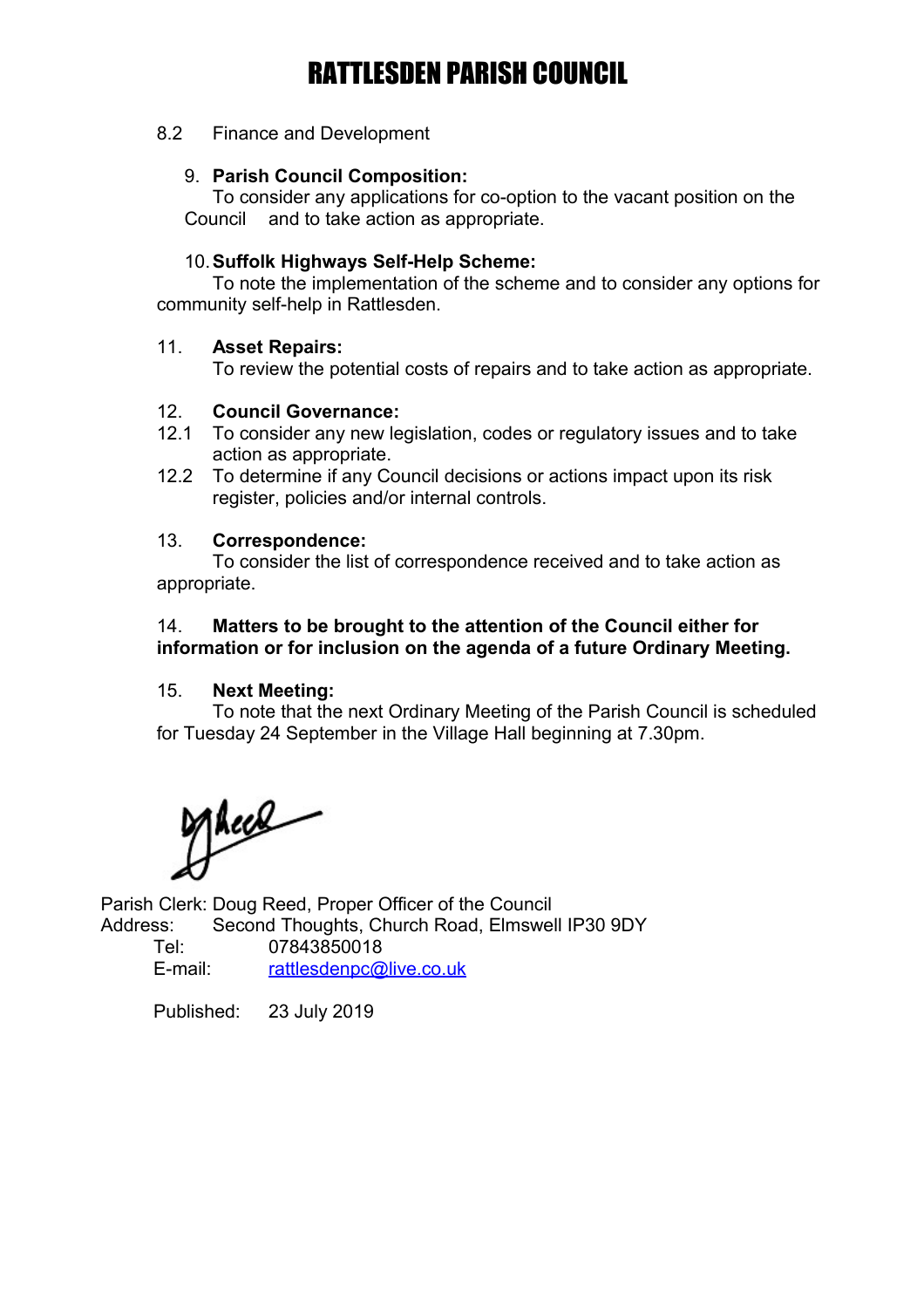# **Report to the Ordinary Meeting of 30 July 2019**

# **Agenda Item 7.2: Payments and Income**

## **Councillors are recommended to authorise the following payments:**

| To:                                    | <b>Reason</b>                                                                                                                              | <b>Payment</b><br>(Es) | <b>VAT</b><br>(Es) | <b>Total</b><br>(Es) |
|----------------------------------------|--------------------------------------------------------------------------------------------------------------------------------------------|------------------------|--------------------|----------------------|
| Litter-Picker                          | Salary: July 2019<br>(19.33 hours @ £8.21)                                                                                                 | 158.70                 | N/A                | 158.70               |
| <b>Parish Clerk</b>                    | Salary: July 2019<br>(35 hours @ £13.15)<br>Gross: £460.25 - Net £368.05<br>[PAYE: £92.20]                                                 | 368.05                 | N/A                | 368.05               |
| <b>HMRC</b>                            | PAYE (as above)                                                                                                                            | 92.20                  | N/A                | 92.20                |
| Litter-Picker                          | Salary: August 2019<br>(19.33 hours @ £8.21)                                                                                               | 158.70                 | N/A                | 158.70               |
| <b>Parish Clerk</b>                    | Salary: August 2019<br>(35 hours @ £13.15)<br>Gross: £460.25 - Net £368.05<br>[PAYE: £92.20]                                               | 368.05                 | N/A                | 368.05               |
| <b>HMRC</b>                            | PAYE (as above)                                                                                                                            | 92.20                  | N/A                | 92.20                |
| The Felsham<br>Gardeners               | Single grass-cut at Rattlesden<br>cemetery $@$ £200.00                                                                                     | 200.00                 | 0.00               | 200.00               |
| Mr Roger Heard                         | 447th Bomb Group Memorial:<br>grass-cutting (June)                                                                                         | 62.00                  | 0.00               | 62.00                |
| A E White Surfacing<br>Limited         | Kerbing to Birds Green                                                                                                                     | 620.00                 | 124.00             | 744.00               |
| <b>Mid Suffolk District</b><br>Council | Annual costs 2019-2020 for<br>emptying eight dog waste bins @<br>£35.00 each + VAT and<br>five litter bins $@$ £30.00 each +<br><b>VAT</b> | 430.00                 | 86.00              | 516.00               |
| <b>Glasdon UK Limited</b>              | One litter bin $@$ £48.90 + VAT<br>and one dog waste bin @ £86.52<br>+ VAT                                                                 | 135.42                 | 27.08              | 162.50               |
| Parish Clerk*                          | Administrative expenses<br>$(01.04.19 - 30.06.19)$                                                                                         | 100.29                 | N/A                | 100.29               |
|                                        | <b>TOTAL</b>                                                                                                                               | £2,785.61              | £237.08            | £3,022.69            |

### Notes:

| *Represented by:                      |       |
|---------------------------------------|-------|
| Photocopying (Annual Parish Meeting): | £8.10 |
| A4 clear binder pockets:              | £4.99 |
| One book of second-class stamps (12): | £7.32 |
| One book of first-class stamps (12):  | £8.40 |
| A4 printer paper:                     | £5.99 |
|                                       |       |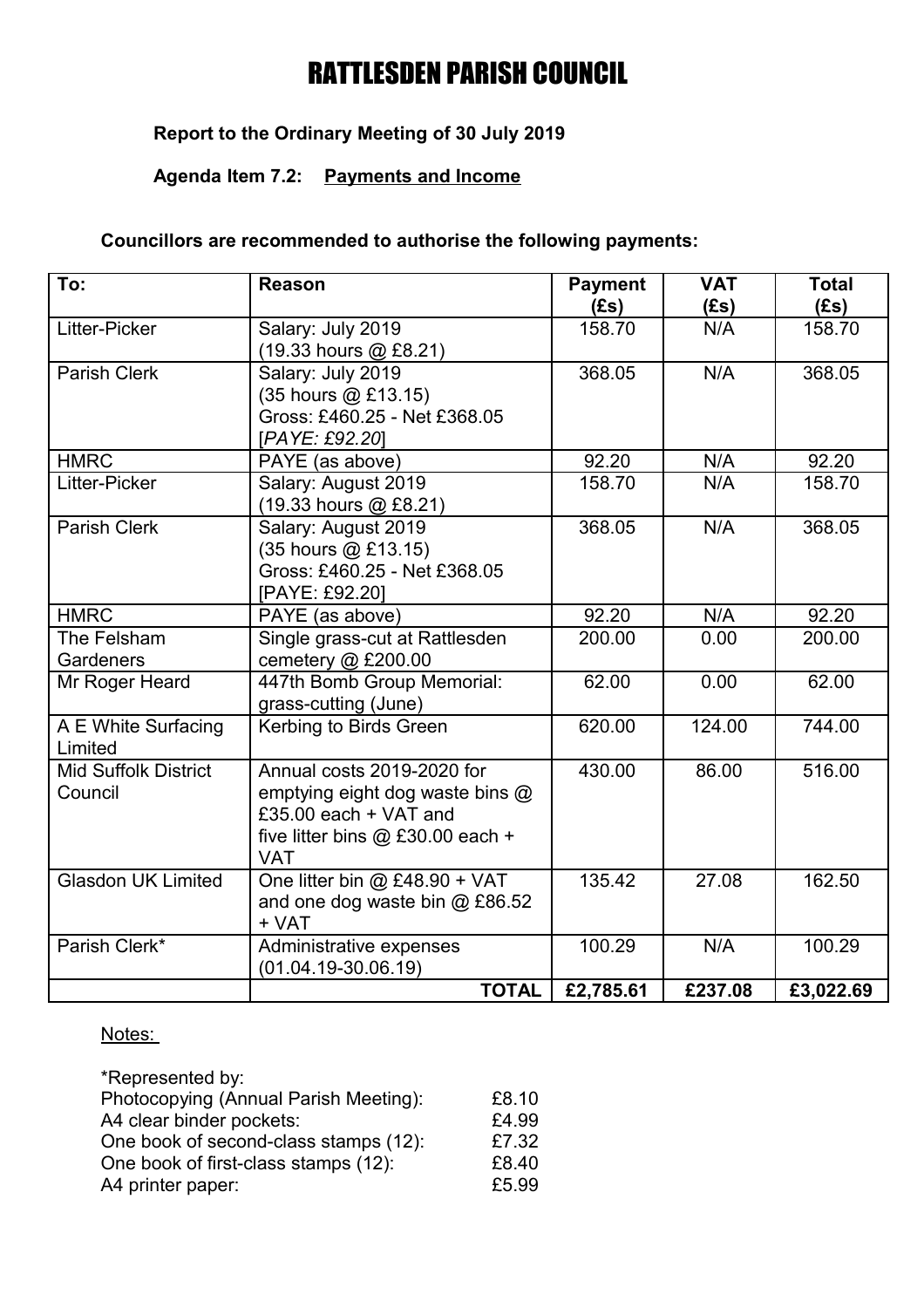| Cemetery Green sign (reimbursement):   | £26.28 |
|----------------------------------------|--------|
| HP printer ink:                        | £18.47 |
| Mobile Phone (TSB Banking App + Calls) | £10.00 |
| WinZip Pro upgrade (reimbursement):    | £10.74 |

# **Councillors are asked to note the following income received:**

| From:                               | <b>Reason</b>                              | Total (£s) |
|-------------------------------------|--------------------------------------------|------------|
| <b>TSB</b>                          | Business account interest (July)           | 11.13      |
| <b>Mid Suffolk District Council</b> | <b>Cleansing Grant (April-June)</b>        | 213.46     |
| <b>Suffolk County Council</b>       | Locality Budget grant towards the costs of | 3000.00    |
| (via Cllr Otton)                    | the speeding device                        |            |
|                                     | <b>TOTAL</b>                               | £3,224.59  |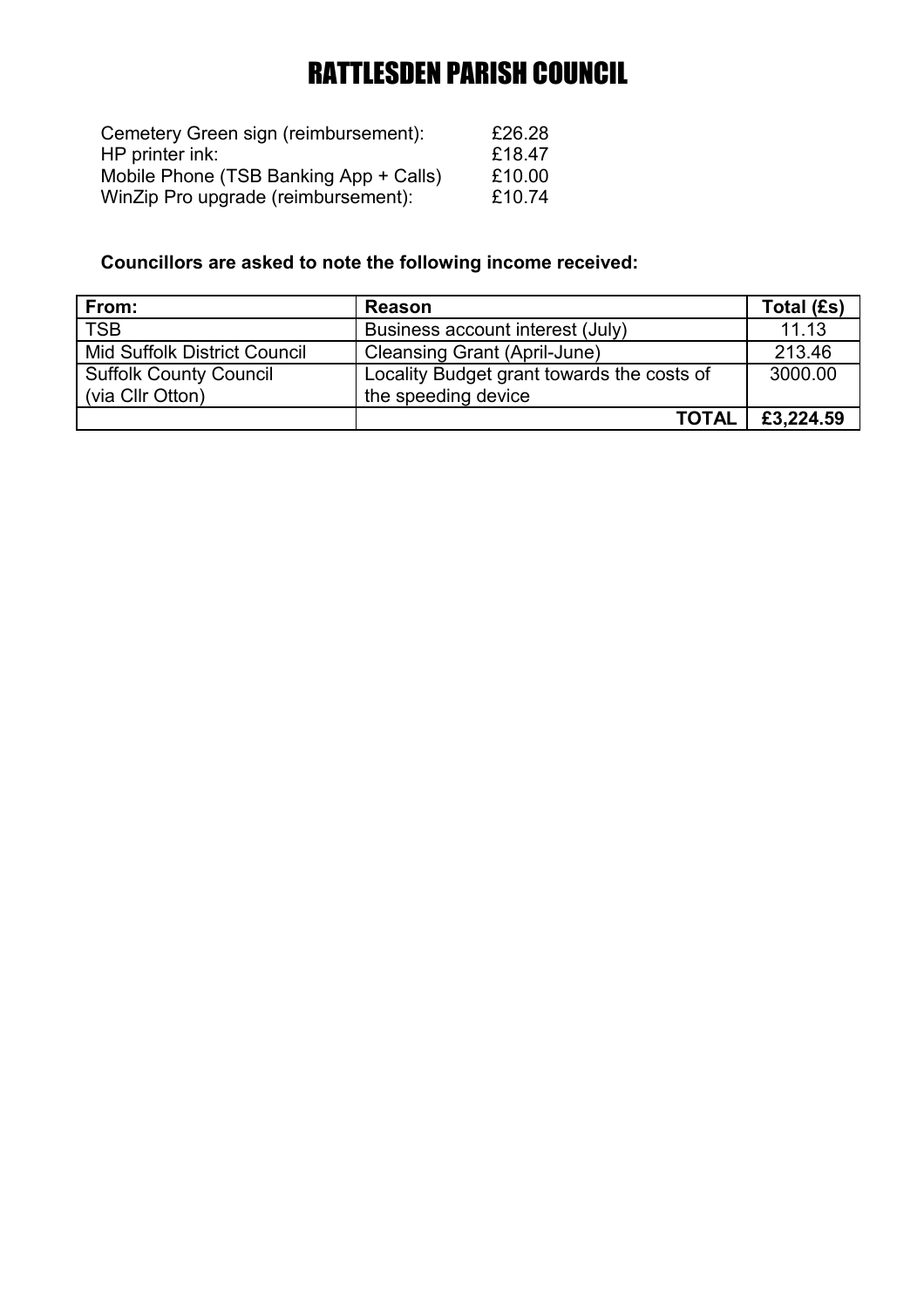## **Report to the Ordinary Meeting of 30 July 2019**

## **Agenda Item 10: Community Self-Help**

# **New Highways Self Help Scheme Empowers Suffolk People To Do More In Their Community**

## **(Source: Suffolk County Council Press Release)**

Suffolk County Council has launched 'Highways Community Self Help' which is designed to support and empower towns and parish councils in Suffolk to carry out minor maintenance tasks in their communities.

The much-anticipated scheme has been developed in partnership with town and parishes across Suffolk after it was recognised that many of these councils were willing to carry out additional works to maintain and improve the look of their communities such as sign cleaning, hedge cutting, fingerpost painting.

Highways has committed £100k to the scheme in its first year, taken from the £9.67million additional funding allocated to Suffolk Highways by the Chancellor of the Exchequer, Rt Hon Philip Hammond MP, in the Budget last October; the investment will help fund training, personal protective gear; such as gloves, hi-vis and safety glasses and any needed tools.

The types of works that town and parish councils are keen to undertake include:

- Sign cleaning
- Fingerpost cleaning/painting/repair
- Tree pruning/branch removal
- Hedge cutting/pruning
- Siding out of footways, or paths (widen back to original/full width)
- Grass verge cutting
- Weed killing/weed removal

Towns and parishes across Suffolk will be able to carry out these tasks and more through one or more of the following four options:

- 1. Buying in services from contractors
- 2. Using your own trained employee(s)
- 3. Using volunteers to undertake work
- 4. Buying additional services from Suffolk Highways

Towns and parishes which are interested in joining Community Self Help are encouraged to visit: [www.suffolk.gov.uk/communityselfhelp](https://onesuffolk.us10.list-manage.com/track/click?u=47b90ac34c3466a0c3f5f96d0&id=f2d489fb97&e=cd07c9de3f) for more details.